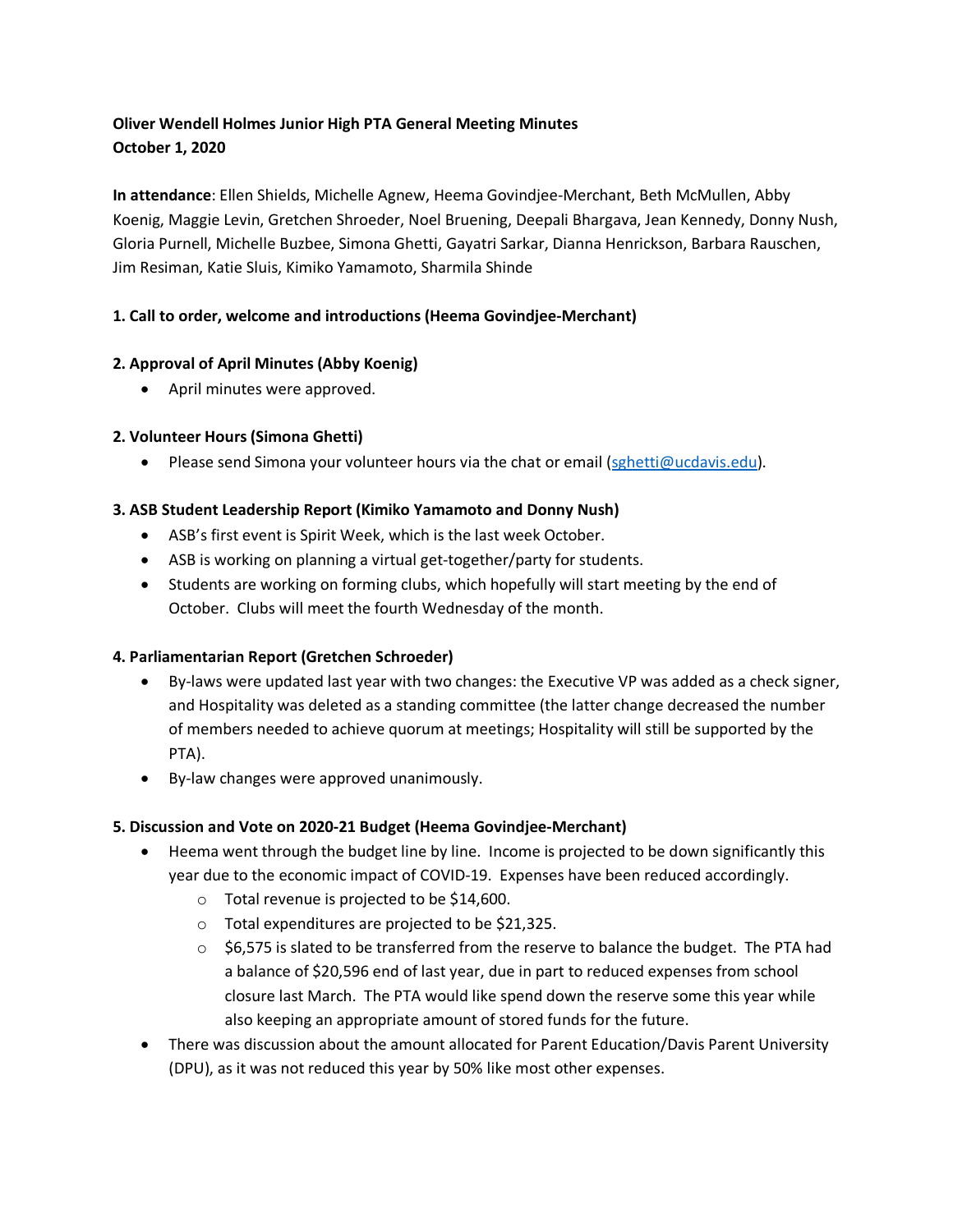- $\circ$  Heema explained that she has gotten the feedback that right now in particular, parents really value events like DPU's which are opportunities to connect virtually and receive parenting support.
- $\circ$  Abby, Co-chair of DPU, explained that DPU fully understands that PTAs will need to economize this year and that DPU greatly appreciates whatever PTAs can contribute (historically all DJUSD PTAs have contributed their Parent Education funds to DPU, since DPU pools PTA donations to attract and hire nationally renowned speakers which individual PTAs could not fund on their own).
- o When asked about reducing the funding for DPU by 50% like most other line items, Heema explained that Holmes has a healthy reserve right now and would like to keep its contribution at the full amount since other PTAs may not be able to contribute to DPU this year.
- Barbara Rauschen pointed out that the April minutes indicated that Ms. Mowry requested an increase in funding from \$500 to \$650 for this year's tile project (assuming the tile project can be completed on site at some point this year).
	- $\circ$  An additional \$150 will be transferred from the reserve to cover the additional cost of the tile project, making the total transfer from reserve \$6,725.
- The proposed 2020-21 budget with the above additional reserve transfer was approved unanimously.

## **6. Auditor Report (Michelle Buzbee)**

- Michelle completed the Auditor Report for January 1 June 30, 2020 on September 16.
- Michelle read the following statement: "I have examined the financial records of Holmes Junior High PTA and find them correct."

## **7. Membership Report (Deepali Bhargava)**

- There are currently about 70 members (down from last year's membership of about 200).
- If you're not a member and would like to join, you may join by returning the membership form mailed to families before the start of school or online via this link: https://www.paypal.com/donate/?cmd=\_sxclick&hosted\_button\_id=DRZQP69LQGLLJ&source=url
- In November, Deepali will email digital receipts for any donation > \$50.
	- $\circ$  If you would like a receipt for a donation < \$50, please contact Deepali using the "Contact Us" tab on the PTA website: www.hjhpta.org.

## **8. Fundraising Report (Gloria Purnell)**

- Historically, the Unfundraiser has funded special grade level events like the 9<sup>th</sup> grade hike.
- It is unclear what kind of grade-level events will be possible this year, so plans for an Unfundraiser are currently on hold. Please stay tuned for updates.

## **9. Treasurer Report (Maggie Levin)**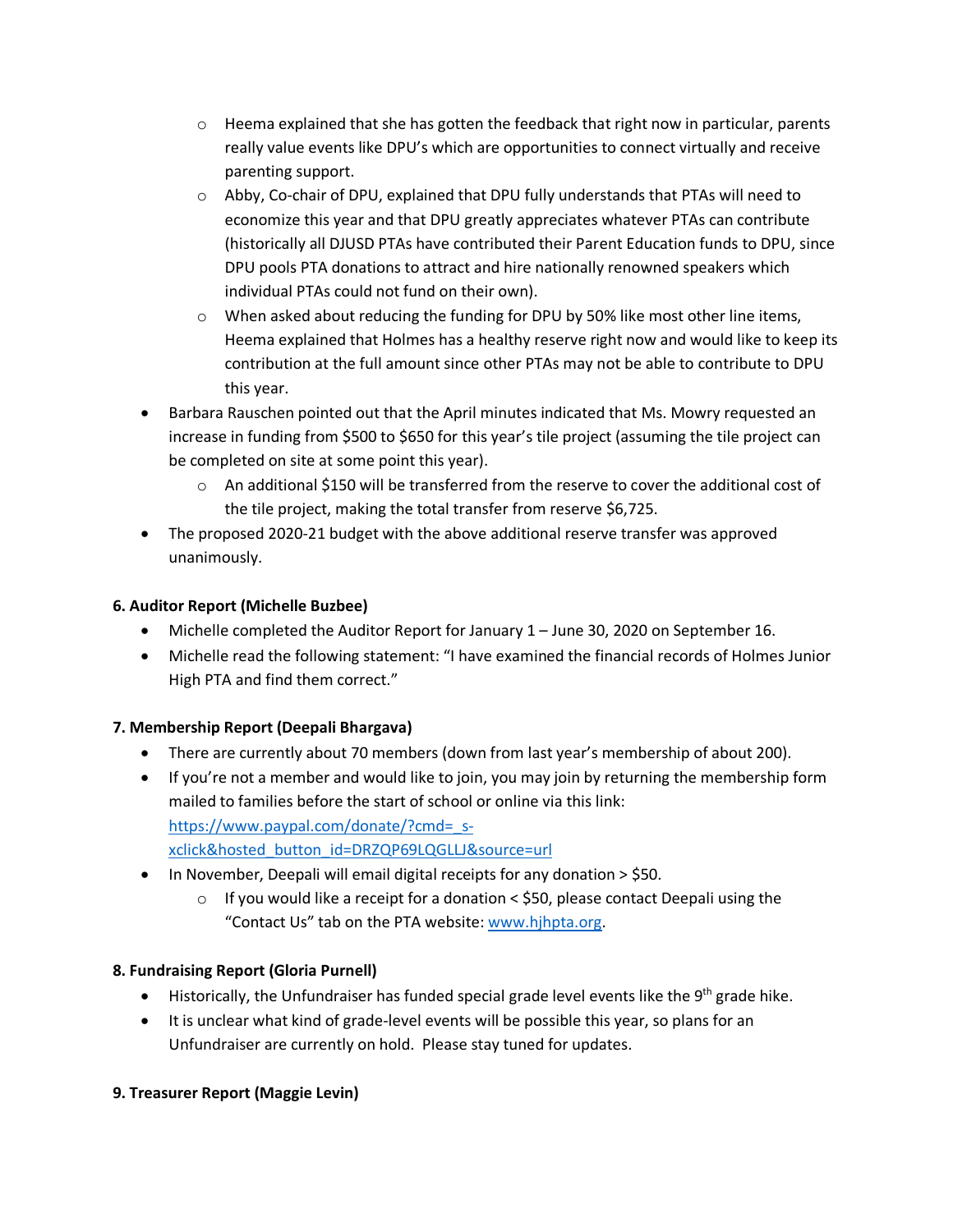- Direct donations currently total \$9,528.88
- Membership dues currently total \$1,047. 35. The estimated revenue from membership dues this year is \$1500 (150 members).
- Checks #1808-18011 were approved.

### **10. Hospitality (Sharmila Shinde)**

• Even though students and teachers are not on campus, Sharmila is working with Ms. Kennedy to devise creative COVID-safe ways for Hospitality to express appreciation to teachers this year. Ideas so far include box lunches or gift bags. Please stay tuned for ways to help!

#### **11. Science Department Report (Dianna Henrickson)**

- A huge thank you from the science department for all the support from parents and students so far this year! Teachers have been working around the clock, and the support makes all their hard work worth it.
- One positive aspect of Distance Learning has been the widespread collaboration within the department and across the district.
- A new curriculum, Lab-Aids, was adopted this year. The new curriculum has translated pretty well to online learning.
- Lab-Aids has an online lab component called LABsent.
- The Lab-Aids textbook is available online.
- The current Earth Science and Biology textbooks are very old, so any parent feedback to the district about the need for new Earth Science and Biology textbooks would be greatly appreciated.
- Given the challenges with teaching science remotely, the department's number one goal for students this year is to encourage a love for science that will hopefully inspire students to continue to take science for years to come.

### **12. Administrative Report (Jean Kennedy)**

- Thank you to the PTA for its support this year.
- Ms. Kennedy is working hard to communicate regularly with parents. She has been sending an update about every other week. Please email Ms. Kennedy (jkennedy@djusd.net) with any questions or concerns.
- IEP and EL testing, which are required to be conducted in person, will begin at Holmes on October 12.
- Staff is also working on how/when small groups of students who are not participating at all in Distance Learning can be brought back to campus safely for small group instruction.
	- $\circ$  The timeline for bringing the above students back to campus will be determined largely by what COVID tier Yolo County is in.
- Picture Day went pretty well. Ms. Kennedy is working on a way for students who missed Picture Day to be able to email their pictures to the yearbook team.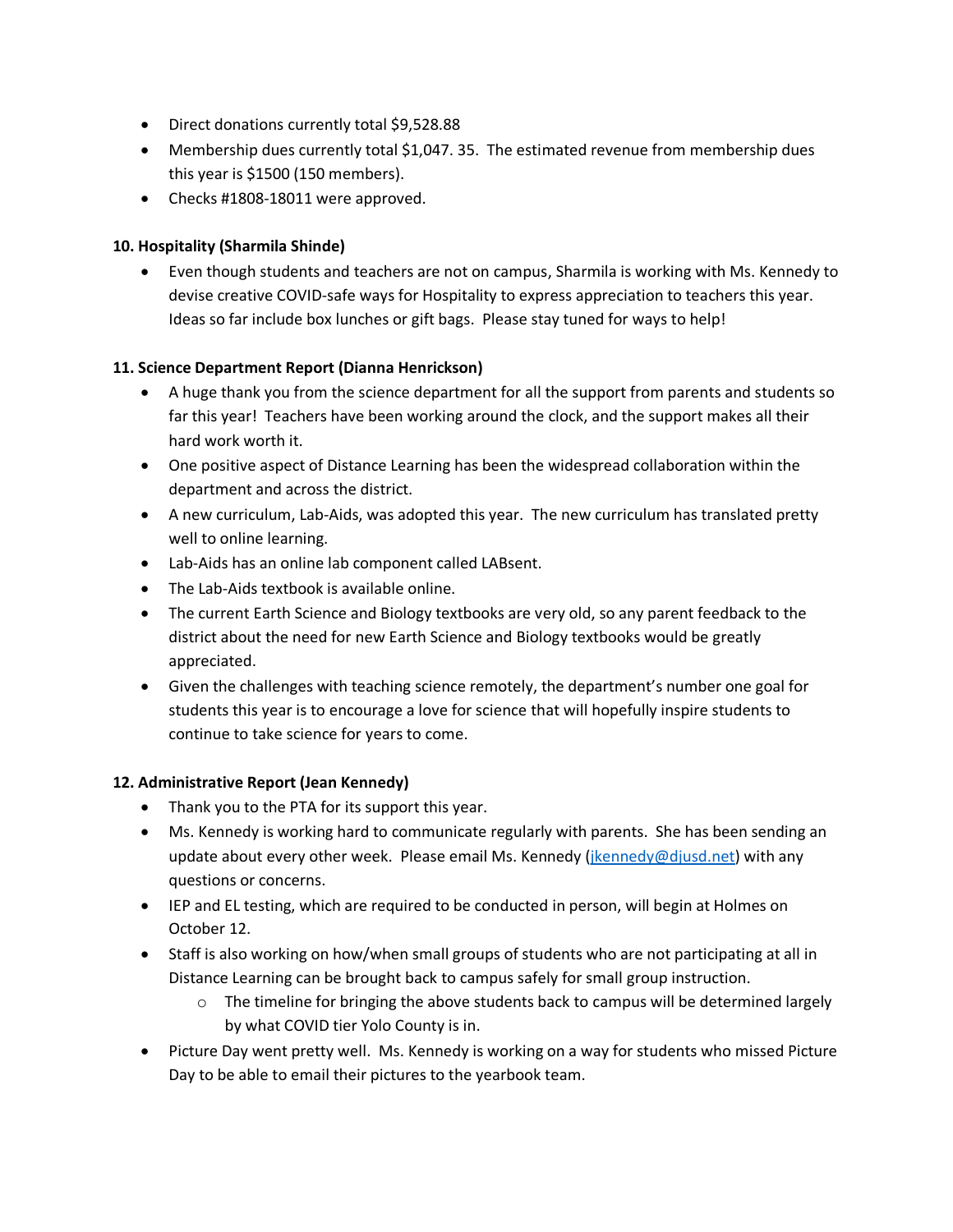- The first Progress Report period ended last Friday, September 25. There is one month remaining in the quarter.
- Starting in November, students will have four periods instead of three (periods 1, 3, 5 and 7).
- Ms. Kennedy introduced Holmes' new Vice Principal, Katie Sluis. Ms. Sluis is happy to be at Holmes and welcome emails/questions: ksluis@djusd.net.

### **13. Counselor Report (Ellen Shields)**

- Ellen Shields is the counselor for all  $7<sup>th</sup>$  graders and for  $8<sup>th</sup>$  graders with last names  $S Z$ .
- Marci Sarette is the counselor for all 9<sup>th</sup> graders and for 8<sup>th</sup> graders with last names Mc R.
- Macara Nicoll is the counselor for  $8<sup>th</sup>$  graders with last names A Ma.
- Ms. Carlson, who was a counselling intern last year, is also working six hours a week.
- Counselors really miss interacting with students and are working hard to find ways to connect with students via Zoom without overwhelming them with yet another Zoom meeting.
- Ms. Shields has been able to connect with  $7<sup>th</sup>$  graders, which she has really enjoyed.
- Ms. Sarette started a board game Zoom group on Friday afternoons for new students (Pictionary, charades, etc). She will be opening up the group to all students soon.
- Counselors are working particularly hard on ways to connect with students who are not participating regularly or at all in Distance Learning.
- Kaleb Boas, the Holmes drug counselor, is available one hour a week for any student with concerns. He also gives presentations about substance abuse to  $7<sup>th</sup>$  and  $9<sup>th</sup>$  grade Health classes.
- Ms. Shields welcomes input from the PTA about interest in a free parent presentation from Amy Rose, Director of Recovery Happens, a substance abuse treatment program in Davis. Amy has done parent presentations at Holmes and for the district in the past.
- Holmes Student Advocates (HSA), an anti-bullying program, had their first meeting recently. HSA will not be adding new  $7<sup>th</sup>$  graders to their team this year, though it will continue to educate all students about mistreatments.
- Counselors strongly encourage parents and students to reach out if they are struggling.
	- $\circ$  Ms. Shields has the sense that overall things are better than they were in the spring now that there is more structure to school with more ways to connect.
	- $\circ$  That said, counselors understand stress and anxiety are heightened now and are here to offer whatever support they can.
- Counselors are working on figuring out how to have the annual suicide prevention presentation that typically is offered to  $7<sup>th</sup>$  and  $9<sup>th</sup>$  graders.
	- o One challenge is sorting out how to offer the presentation in a safe way with confidential follow-up.

### **14. New Business and Announcements**

• Michelle Agnew asked about the status of the  $8<sup>th</sup>$  grade Unfundraiser special event from last year, an assembly with motivational speaker Scott Bakovich. Ms. Kennedy will reach out to Scott about rescheduling the assembly for current  $9<sup>th</sup>$  graders.